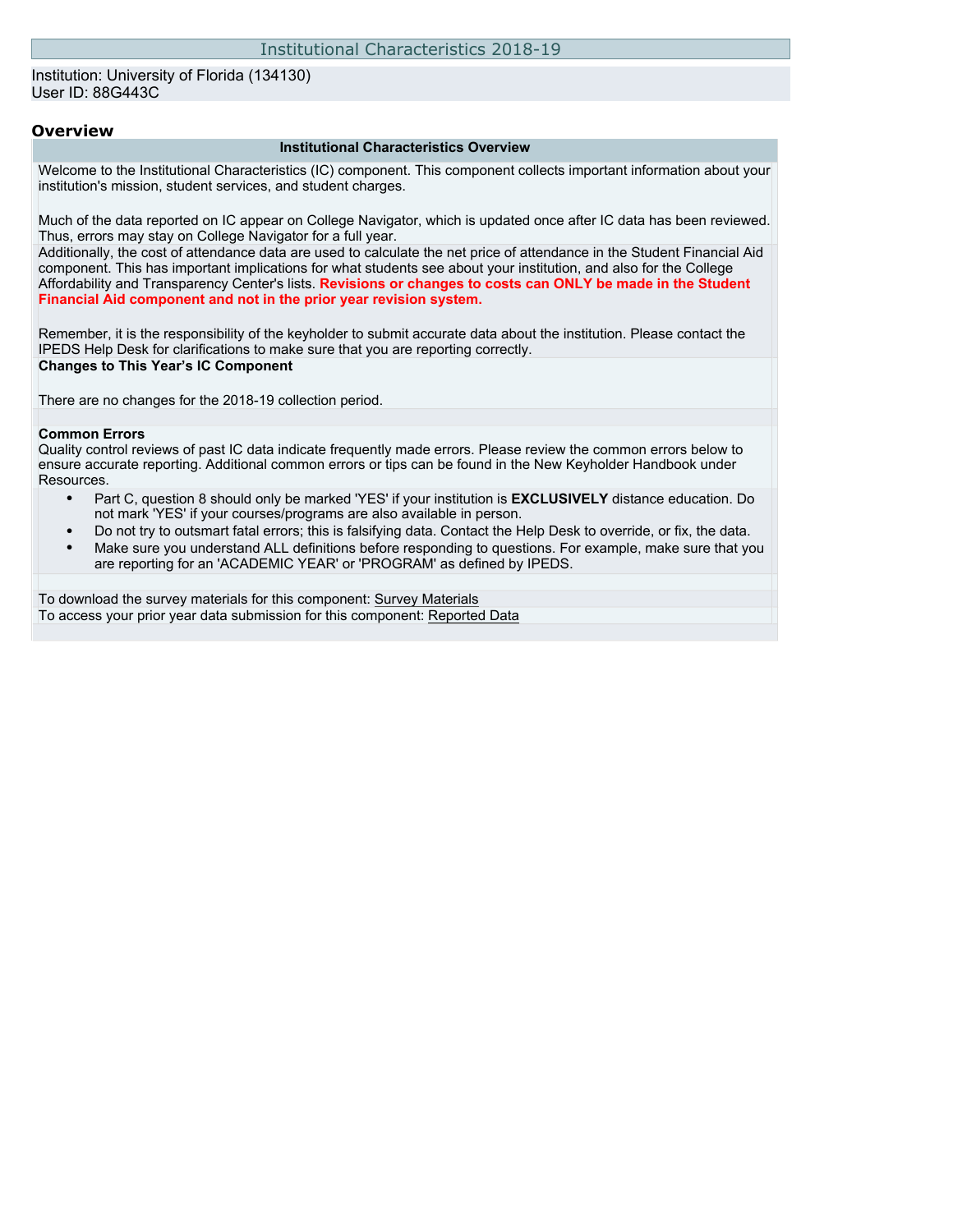## **Part A - Mission Statement**

**1. Provide the institution's mission statement** *or* **a web address (URL) where the mission statement can be found. Typed statements are limited to 2,000 characters or less. The mission statement will be available to the public on College Navigator.**

| o Mission Statement URL: | https:// | registrar.ufl.edu/missio |
|--------------------------|----------|--------------------------|
| ∩Mission Statement:      |          |                          |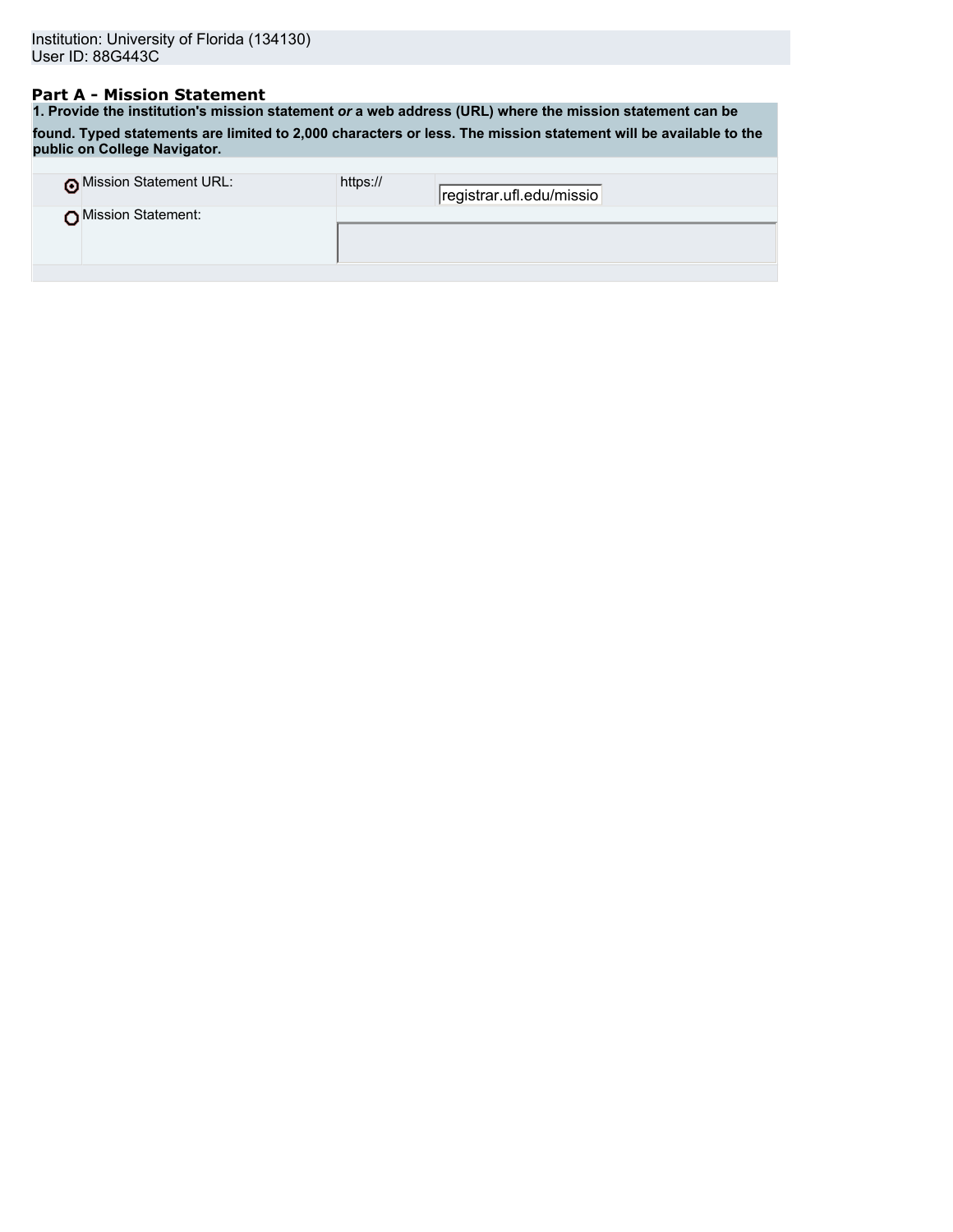| Part B - Services and Programs for Servicemembers and Veterans                                                     |
|--------------------------------------------------------------------------------------------------------------------|
| 1. Which of the following are available to veterans, military servicemembers, or their families?                   |
| Yellow Ribbon Program (officially known as Post-9/11 GI Bill, Yellow Ribbon Program)                               |
| Credit for military training<br>⊡                                                                                  |
| Dedicated point of contact for support services for veterans, military servicemembers, and their families<br>⊡     |
| Recognized student veteran organization                                                                            |
| Member of Department of Defense Voluntary Educational Partnership Memorandum of Understanding<br>⊡                 |
| None of the above                                                                                                  |
| $\bigoplus$ You may use the space below to provide context for the data you've reported above. These context notes |
| will be posted on the College Navigator website, and should be written to be understood by students and            |

**parents.**

Office of Veterans Services: www.veterans.ufl.edu Collegiate Veterans Success Center: www.dso.ufl.edu/veteran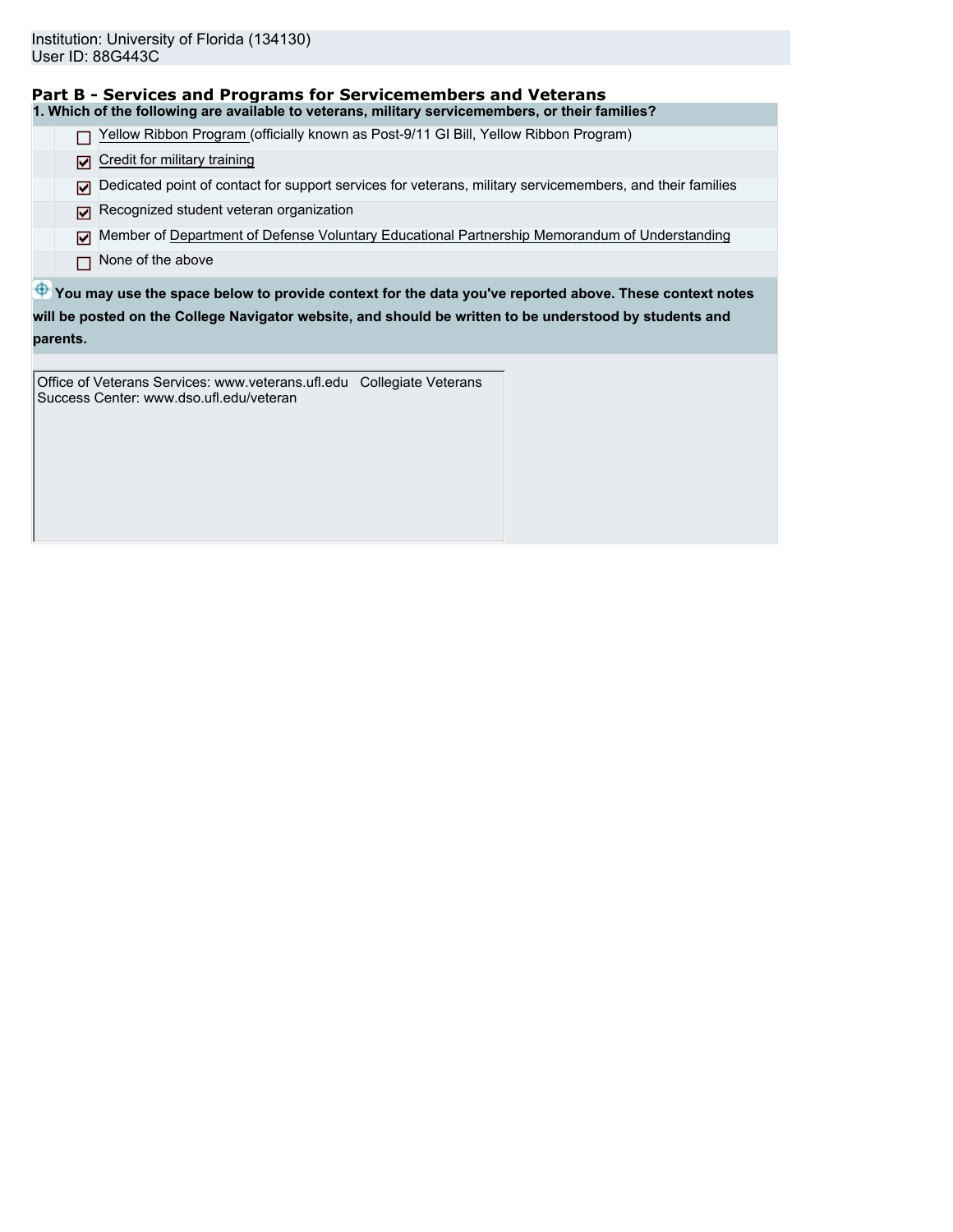| Part C - Student Services - Special Learning Opportunities                      |  |  |
|---------------------------------------------------------------------------------|--|--|
| d. Dess usus institution secont cause files following? [Obsels all that spalu]. |  |  |

|                 | 1. Does your institution accept any of the following? [Check all that apply]                |               |                                                                                                                      |  |
|-----------------|---------------------------------------------------------------------------------------------|---------------|----------------------------------------------------------------------------------------------------------------------|--|
| ⊓               | Dual credit (college credit earned while in high school)                                    |               |                                                                                                                      |  |
|                 | Credit for life experiences                                                                 |               |                                                                                                                      |  |
| М               | Advanced placement (AP) credits                                                             |               |                                                                                                                      |  |
|                 | None of the above                                                                           |               |                                                                                                                      |  |
|                 |                                                                                             |               |                                                                                                                      |  |
|                 |                                                                                             |               | 2. What types of special learning opportunities are offered by your institution? [Check all that apply]              |  |
|                 | $\boxtimes$ ROTC                                                                            |               |                                                                                                                      |  |
|                 | $\Box$ Army                                                                                 | $\nabla$ Navy | Air Force<br>М                                                                                                       |  |
| ⊓               | Study abroad                                                                                |               |                                                                                                                      |  |
| ⊓               | Weekend/evening college                                                                     |               |                                                                                                                      |  |
| ☑               | Teacher certification (for the elementary, middle school/junior high, or secondary level)   |               |                                                                                                                      |  |
|                 | Do not include certifications to teach at the postsecondary level.                          |               |                                                                                                                      |  |
|                 | $\triangleright$ Students can complete their preparation in certain areas of specialization |               |                                                                                                                      |  |
|                 |                                                                                             |               | Students must complete their preparation at another institution for certain areas of specialization                  |  |
|                 | М                                                                                           |               | This institution is approved by the state for the initial certification or licensure of teachers                     |  |
|                 | None of the above                                                                           |               |                                                                                                                      |  |
|                 |                                                                                             |               |                                                                                                                      |  |
|                 |                                                                                             |               | 3. If your institution grants a bachelor's degree or higher but does not offer a full 4-year program of study at the |  |
|                 |                                                                                             |               | undergraduate level, how many years of completed college-level work are required for entrance?                       |  |
| Number of years |                                                                                             | Select One    |                                                                                                                      |  |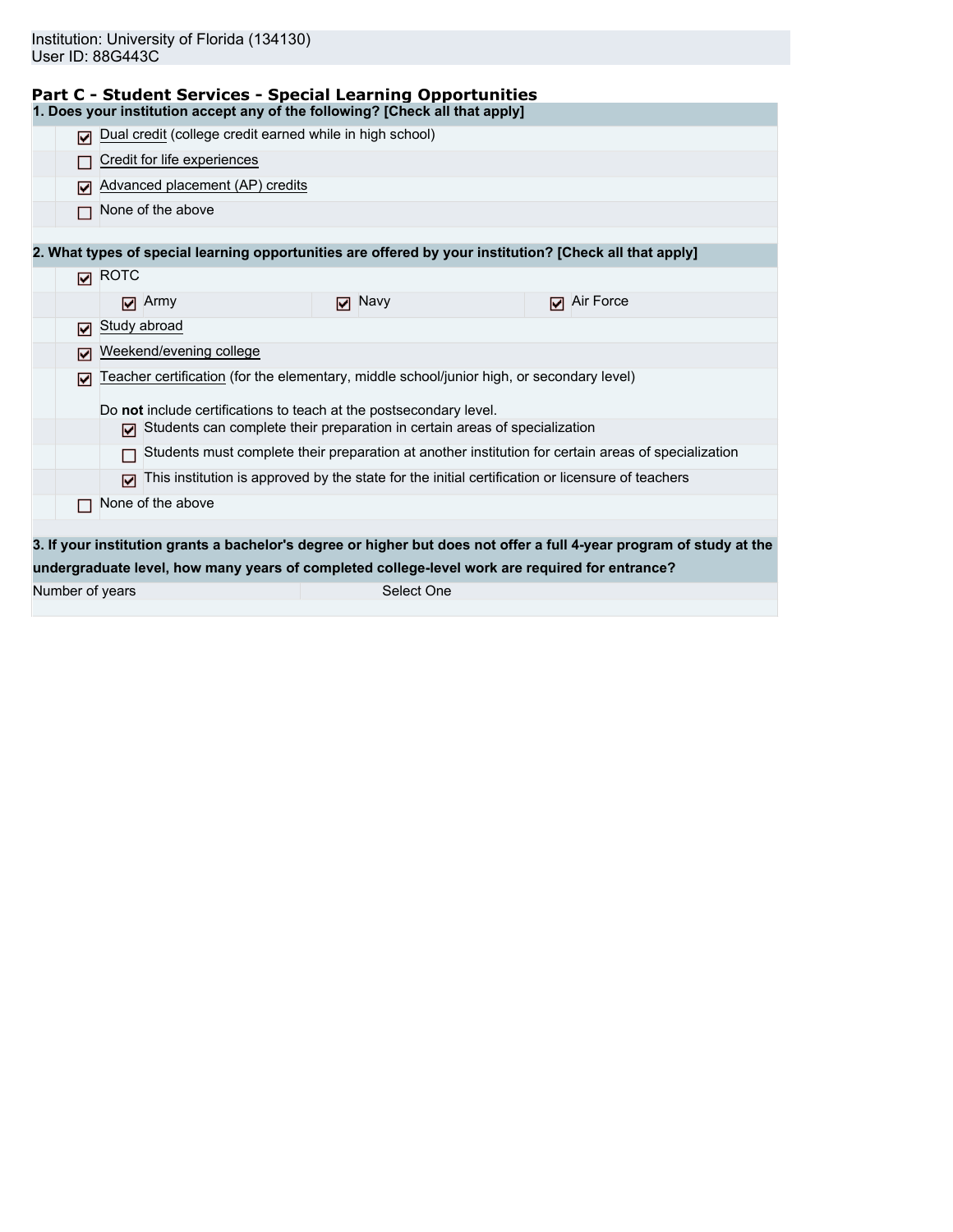### **Part C - Student Services: Other Student Services**

**4. Which of the following selected student services are offered by your institution? [Check all that apply]**

| ⊽      | Remedial services                                                                                             |
|--------|---------------------------------------------------------------------------------------------------------------|
| ☑      | Academic/career counseling services                                                                           |
| M      | Employment services for current students                                                                      |
| ⊽      | Placement services for program completers                                                                     |
| ⊽      | On-campus day care for children of students                                                                   |
|        | None of the above                                                                                             |
|        | 5. Which of the following academic library resource or service does your institution provide? [Check all that |
| apply] |                                                                                                               |
| М      | Physical facilities                                                                                           |
| ☑      | An organized collection of printed materials                                                                  |
| M      | Access to digital/electronic resources                                                                        |
| ⊽      | A staff trained to provide and interpret library materials                                                    |
| ⊽      | Established library hours                                                                                     |
| ☑      | Access to library collections that are shared with other institutions                                         |
|        | None of the above                                                                                             |
|        |                                                                                                               |
|        | 6. Indicate whether or not any of the following alternative tuition plans are offered by your institution.    |
|        | $O^{No}$                                                                                                      |
|        | $\odot$ Yes                                                                                                   |
|        | Tuition guarantee                                                                                             |
|        | Prepaid tuition plan                                                                                          |
|        | Tuition payment plan                                                                                          |
|        | Other (specify in box below)                                                                                  |
|        | P You may use the space below to provide context for the alternative tuition plans you've reported above.     |
|        | These context notes will be posted on the College Navigator website, and should be written to be understood   |
|        | by students and parents.                                                                                      |
|        |                                                                                                               |
|        |                                                                                                               |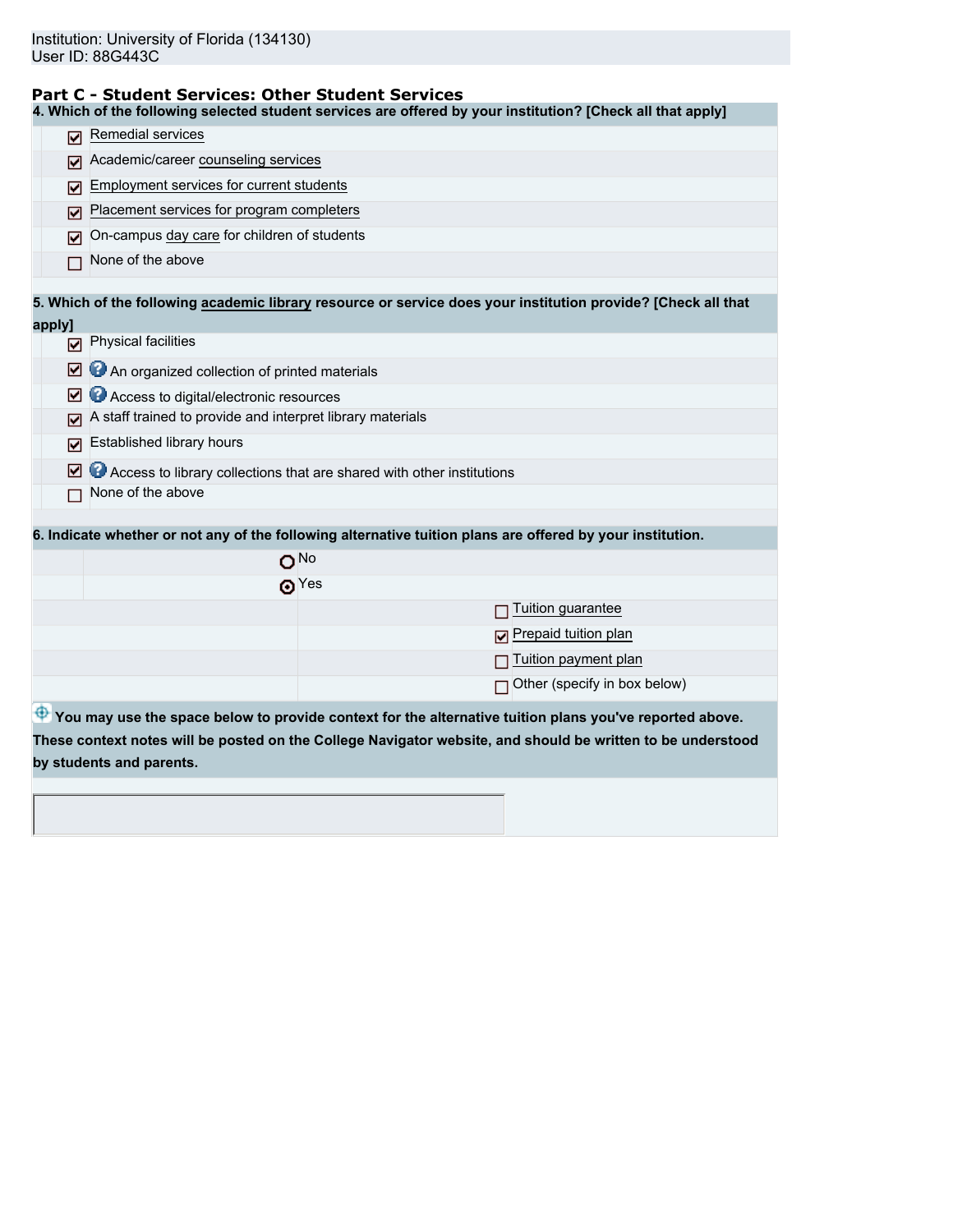# **Part C - Student Services - Distance Education**

| 27. Please indicate at what level(s) your institution does or does not offer distance education courses and/or |                                                    |                                                                                                  |                                   |  |  |  |  |  |
|----------------------------------------------------------------------------------------------------------------|----------------------------------------------------|--------------------------------------------------------------------------------------------------|-----------------------------------|--|--|--|--|--|
|                                                                                                                | distance education programs. Check all that apply. |                                                                                                  |                                   |  |  |  |  |  |
|                                                                                                                |                                                    | Distance education courses   Distance education programs                                         | Does not offer Distance Education |  |  |  |  |  |
| Undergraduate level                                                                                            | м                                                  | м                                                                                                |                                   |  |  |  |  |  |
| Graduate level                                                                                                 | ☑                                                  | м                                                                                                |                                   |  |  |  |  |  |
|                                                                                                                |                                                    |                                                                                                  |                                   |  |  |  |  |  |
|                                                                                                                |                                                    | 8. Are all the programs at your institution offered exclusively via distance education programs? |                                   |  |  |  |  |  |
| $\odot$ No                                                                                                     |                                                    |                                                                                                  |                                   |  |  |  |  |  |
| $\mathbf{O}$ Yes                                                                                               |                                                    |                                                                                                  |                                   |  |  |  |  |  |
|                                                                                                                |                                                    |                                                                                                  |                                   |  |  |  |  |  |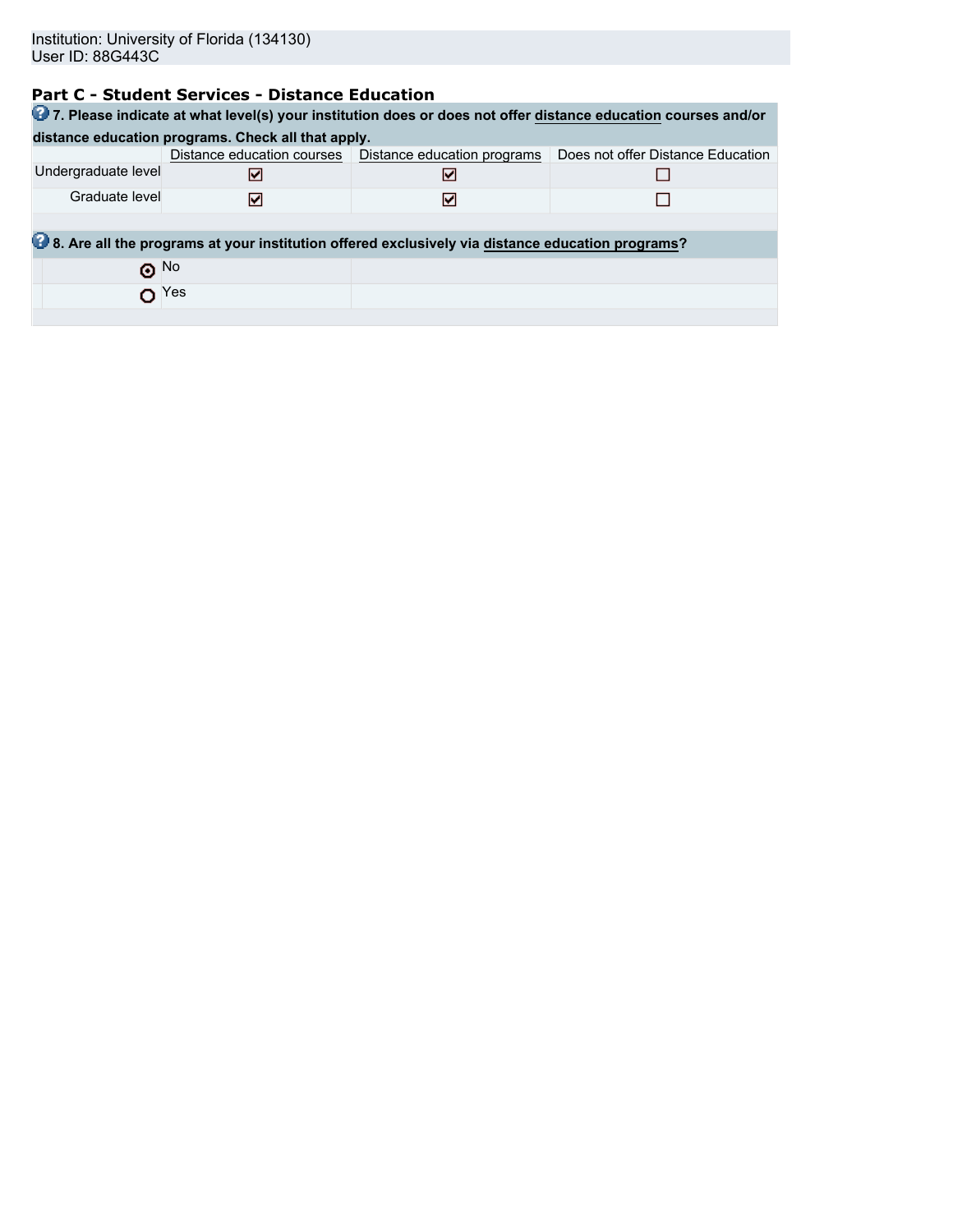## **Part C - Student Services: Disability Services**

**9. Please indicate the percentage of all undergraduate students enrolled during Fall 2017 who were formally registered as students with disabilities with the institution's office of disability services (or the equivalent office).**

|  | $\Omega$ 3 percent or less |    |
|--|----------------------------|----|
|  | More than 3 percent:       | 8% |

 $\bigoplus$  **You may use the space below to provide context for the data you've reported above. These context notes** 

**will be posted on the College Navigator website, and should be written to be understood by students and parents.**

The UF Disability Resource Center in the Dean of Students Office is committed to: act as a resource for students with physical, learning, sensory or psychological disabilities; provide support for reasonable accommodations for students in order to afford equal access to academic courses and programs; and empower students to articulate their strengths and advocate for their accommodations. More information can be found at: https://www.dso.ufl.edu/drc/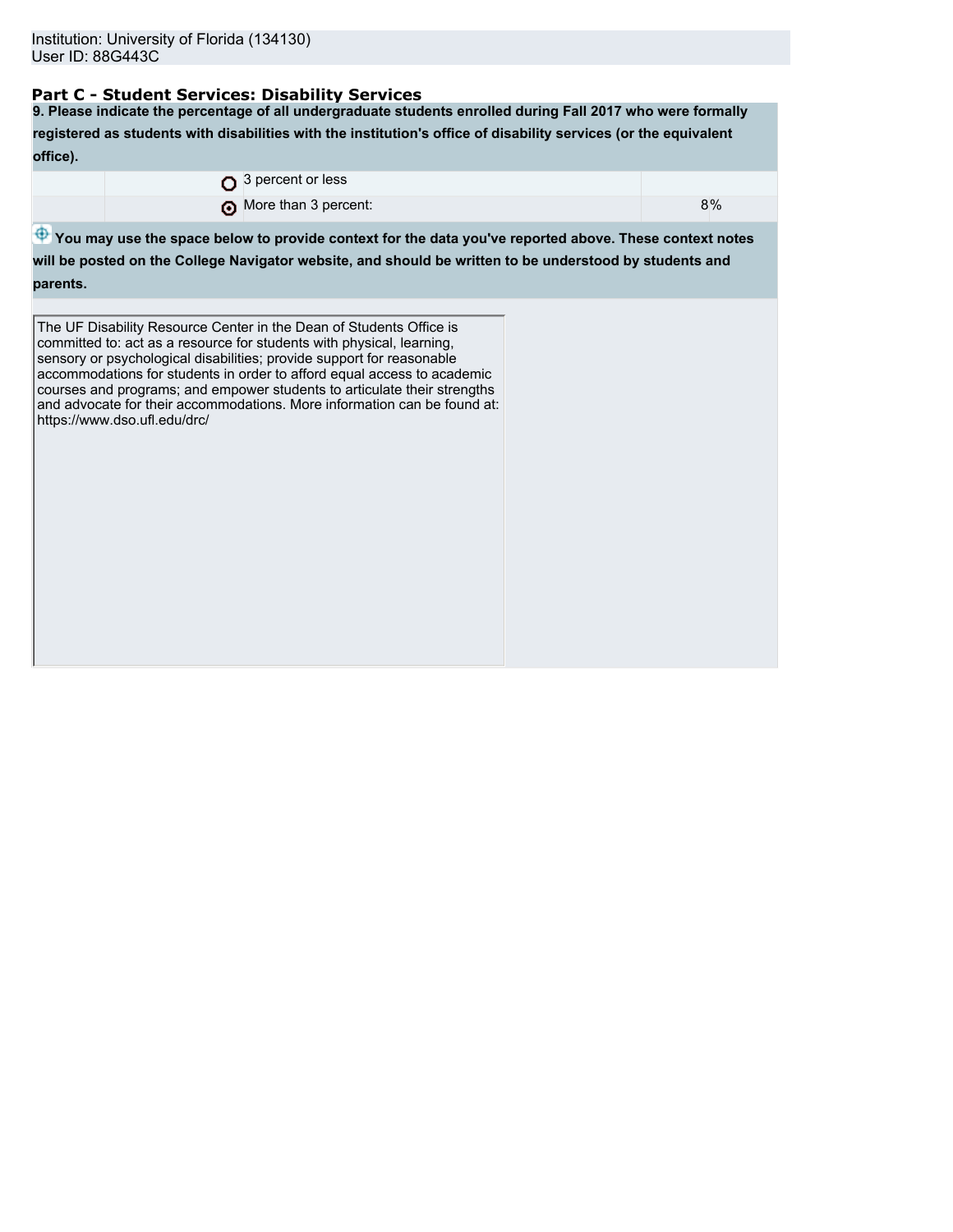## **Part D - Student Charges Questions**

| 1. Are all full-time, first-time degree/certificate-seeking students required to live on campus or in institutionally |
|-----------------------------------------------------------------------------------------------------------------------|
|-----------------------------------------------------------------------------------------------------------------------|

## **controlled housing?**

|           | If you answer Yes to this question, you will not be asked to report off-campus room and board in the price of attendance |  |  |
|-----------|--------------------------------------------------------------------------------------------------------------------------|--|--|
| $(D11)$ . |                                                                                                                          |  |  |

*This is only a screening question, and your response does not show up on College Navigator.*

*If you make any exceptions to this rule, and have even one full-time, first-time student living off-campus, please answer No so that this does not cause conflicts with the Student Financial Aid survey. Making changes to the SFA component is very difficult and may lead to inaccurate reporting for your institution.*

|           |                                                                                                                                                                   | $\odot$ No                                                                                      |
|-----------|-------------------------------------------------------------------------------------------------------------------------------------------------------------------|-------------------------------------------------------------------------------------------------|
|           |                                                                                                                                                                   | Yes, and we do not make ANY<br>(even one) exceptions to this rule                               |
|           | 2. Does your institution charge different tuition for in-district, in-state, or out-of-state students?                                                            |                                                                                                 |
| students. | If you answer Yes to this question, you will be expected to report tuition amounts for in-district, in-state, and out-of-state                                    |                                                                                                 |
|           | Please only select Yes if you really charge different tuition rates, or you will be reporting the same numbers 3 times.                                           |                                                                                                 |
|           |                                                                                                                                                                   | ∩ №                                                                                             |
|           |                                                                                                                                                                   | $\odot$ Yes                                                                                     |
|           | 3. Does your institution offer institutionally-controlled housing (either on or off campus)?                                                                      |                                                                                                 |
|           | If you answer Yes to this question, you will be expected to specify a housing capacity, and to report a room charge or a<br>combined room and board charge (D10). |                                                                                                 |
|           |                                                                                                                                                                   | $O$ No                                                                                          |
|           |                                                                                                                                                                   | $\odot$ Yes                                                                                     |
|           |                                                                                                                                                                   | Specify housing capacity for<br>academic year 2018-19                                           |
|           |                                                                                                                                                                   | 10,781                                                                                          |
|           | 4. Do you offer board or meal plans to your students?                                                                                                             |                                                                                                 |
| $(D10)$ . | If you answer Yes to this question, you will be expected to report a board charge or combined room and board charge                                               |                                                                                                 |
|           |                                                                                                                                                                   | $O$ No                                                                                          |
|           |                                                                                                                                                                   | $\bigcap$ Yes - Enter the number of meals<br>per week in the maximum meal<br>plan available     |
|           |                                                                                                                                                                   |                                                                                                 |
|           |                                                                                                                                                                   | Yes - Number of meals per week<br>can vary (e.g., students charge<br>meals against a meal card) |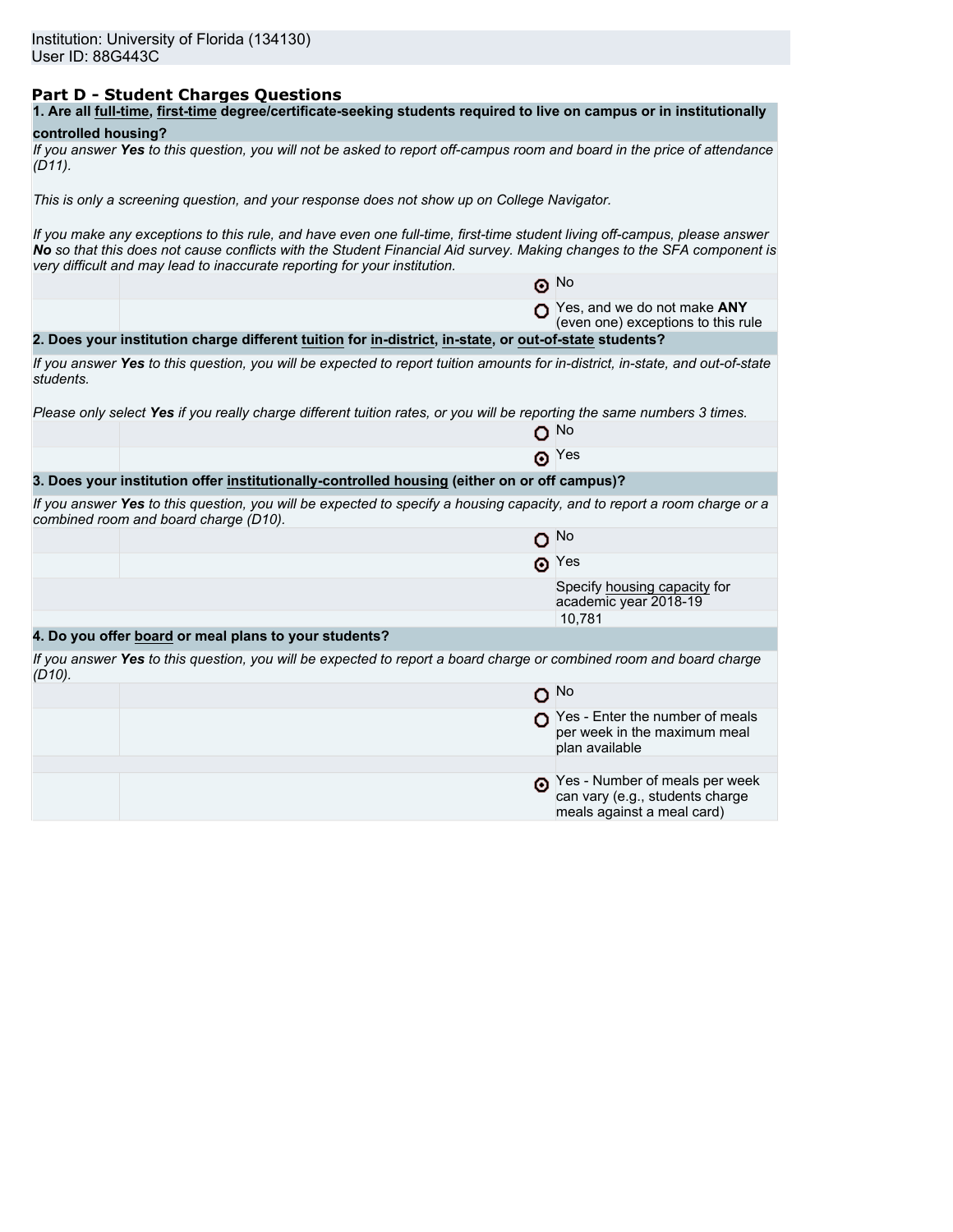## **Part D - Undergraduate Student Charges**

| If the institution charges an application fee, indicate the amount.                                                          |                    |                   |                 |            |              |                   |  |
|------------------------------------------------------------------------------------------------------------------------------|--------------------|-------------------|-----------------|------------|--------------|-------------------|--|
|                                                                                                                              |                    |                   | <b>C</b> Amount |            | Prior year   |                   |  |
| Undergraduate application fee                                                                                                |                    |                   |                 | 30         |              | 30                |  |
|                                                                                                                              |                    |                   |                 |            |              |                   |  |
| 5. Charges to full-time undergraduate students for the full academic year 2018-19                                            |                    |                   |                 |            |              |                   |  |
| Please be sure to report an average tuition that includes all students at all levels (freshman, sophomore, etc.).            |                    |                   |                 |            |              |                   |  |
|                                                                                                                              |                    |                   |                 |            |              |                   |  |
|                                                                                                                              | In-district        | <b>Prior year</b> | In-state        | Prior year | Out-of-state | <b>Prior year</b> |  |
| All full-time undergraduate students                                                                                         |                    |                   |                 |            |              |                   |  |
| Average tuition                                                                                                              | 4.477              | 4.477             | 4.477           | 4.477      | 25.694       | 25,694            |  |
| <b>Required fees</b>                                                                                                         | 1.904              | 1.904             | 1.904           | 1.904      | 2.965        | 2,965             |  |
| 6. Per credit hour charge for part-time undergraduate students                                                               |                    |                   |                 |            |              |                   |  |
| Please be sure to report an average per credit tuition that includes all students at all levels (freshman, sophomore, etc.). |                    |                   |                 |            |              |                   |  |
|                                                                                                                              |                    |                   |                 |            |              |                   |  |
|                                                                                                                              | <b>In-district</b> | <b>Prior year</b> | In-state        | Prior year | Out-of-state | <b>Prior year</b> |  |
| Per credit hour charge                                                                                                       | 149                | 149               | 149             | 149        | 856          | 856               |  |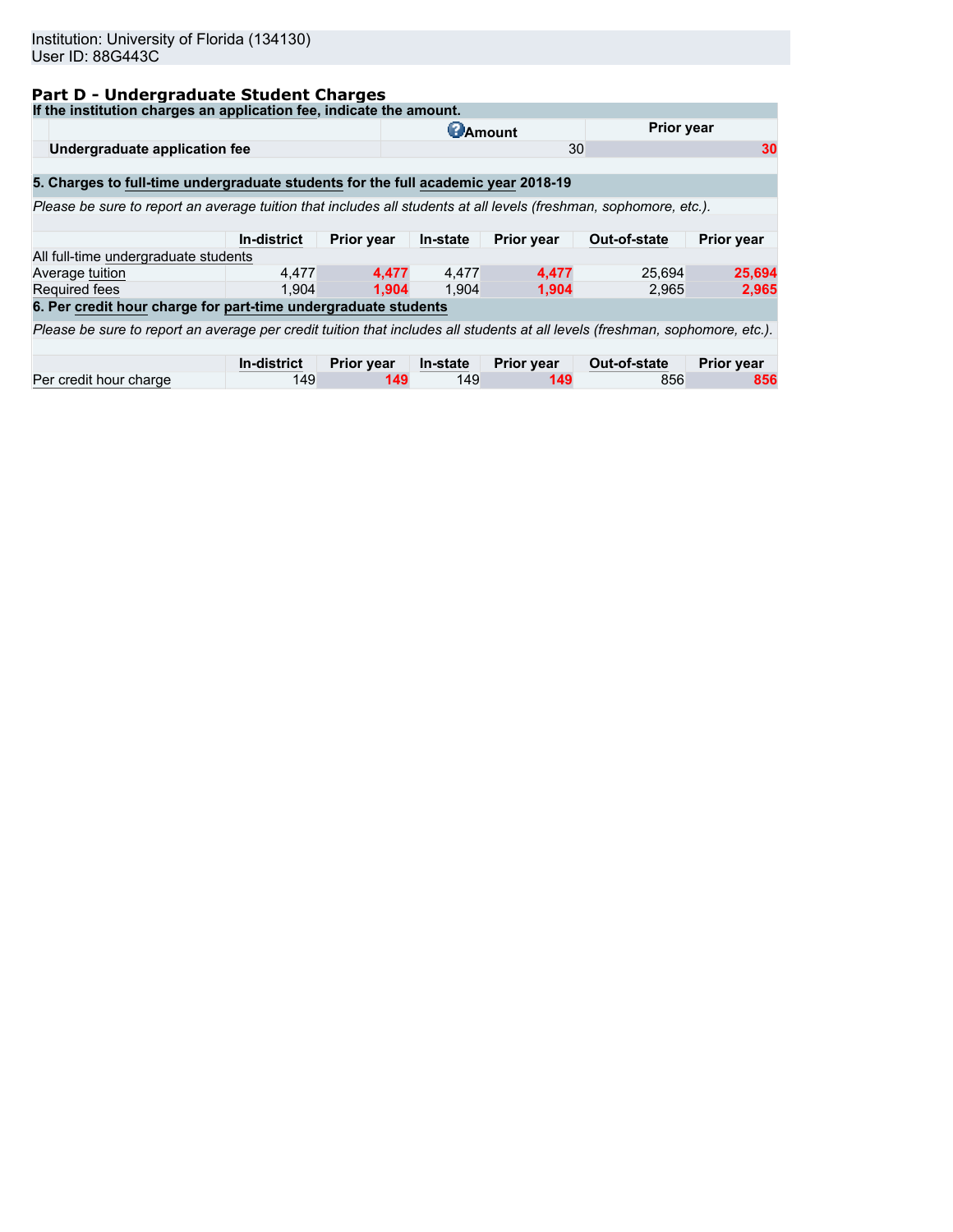## **Part D - Graduate Student Charges**

**If the institution charges an application fee, indicate the amount.**

| ii the modulum charges an application lee, indicate the amount.                                                                                                     |                                                   |                   |          |                   |              |                   |
|---------------------------------------------------------------------------------------------------------------------------------------------------------------------|---------------------------------------------------|-------------------|----------|-------------------|--------------|-------------------|
|                                                                                                                                                                     |                                                   |                   |          | Amount            |              | <b>Prior year</b> |
| <b>Graduate application fee</b>                                                                                                                                     |                                                   |                   |          |                   | 30           | 30                |
| Please do not include tuition for Doctor's Degree - Professional Practice programs.<br>7. Charges to full-time graduate students for the full academic year 2018-19 | Data for those programs are collected separately. |                   |          |                   |              |                   |
|                                                                                                                                                                     |                                                   |                   |          |                   |              |                   |
|                                                                                                                                                                     | <b>In-district</b>                                | <b>Prior year</b> | In-state | <b>Prior year</b> | Out-of-state | <b>Prior year</b> |
| Average tuition                                                                                                                                                     | 10.770                                            | 10.770            | 10,770   | 10,770            | 27.335       | 27,335            |
| Required fees                                                                                                                                                       | 1.967                                             | 1,967             | 1,967    | 1,967             | 2.795        | 2,795             |
|                                                                                                                                                                     |                                                   |                   |          |                   |              |                   |
| 8. Per credit hour charge for part-time graduate students                                                                                                           |                                                   |                   |          |                   |              |                   |
|                                                                                                                                                                     |                                                   |                   |          |                   |              |                   |
|                                                                                                                                                                     | <b>In-district</b>                                | <b>Prior year</b> | In-state | Prior year        | Out-of-state | Prior year        |
| Per credit hour charge                                                                                                                                              | 449                                               | 449               | 449      | 449               | 1.139        | 1,139             |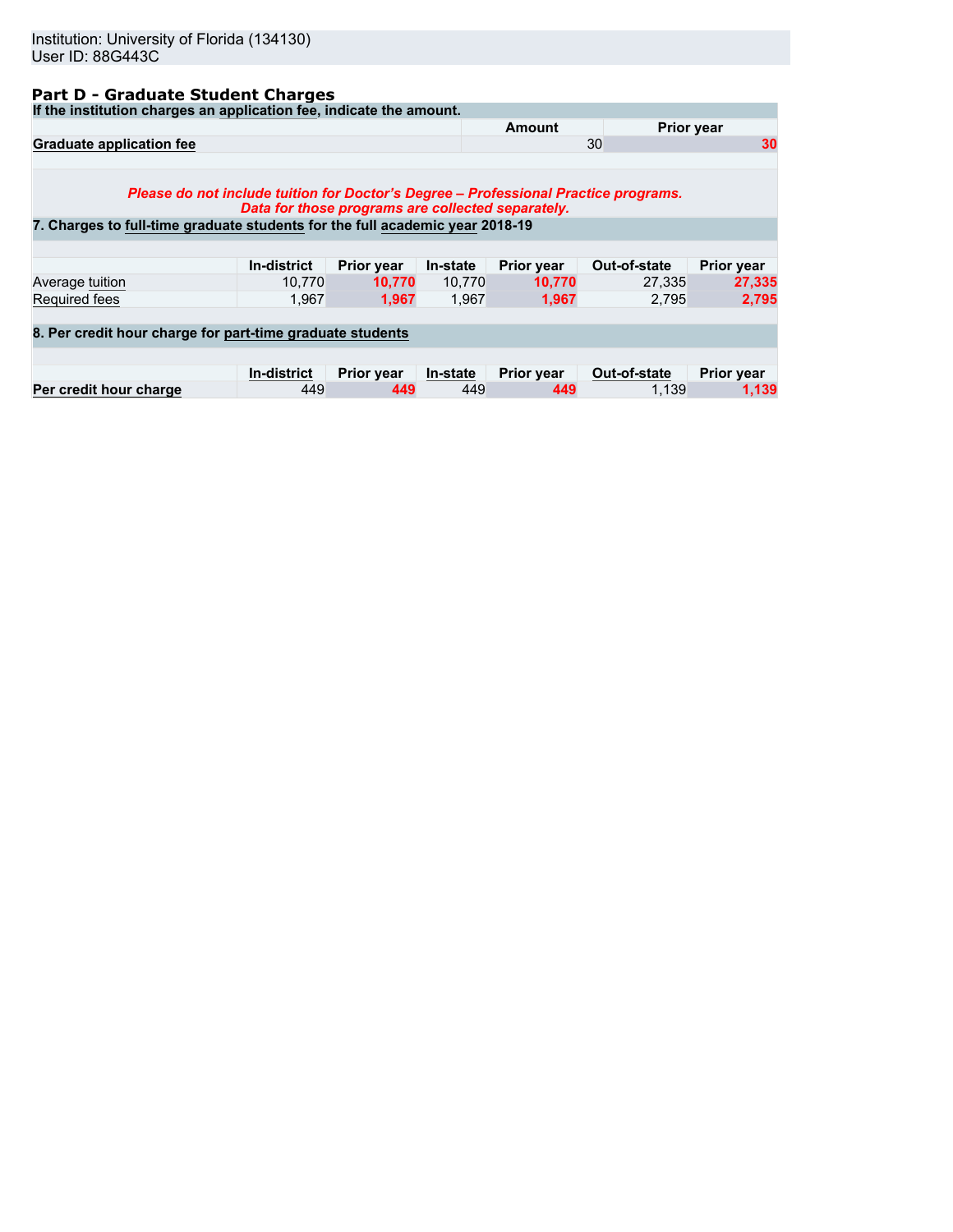## **Part D - Student Charges - Graduate, Doctor's Professional Practice Tuition**

**9. List the typical tuition and required fees for a full-time doctor's-professional practice student in any of the**

**selected programs for the full academic year 2018-19.**

| DO NOT include room and board charges  |          |              |
|----------------------------------------|----------|--------------|
| Doctor's degree-professional practice  | In-state | Out-of-state |
| 1. Chiropractic (D.C. or D.C.M.):      |          |              |
| Tuition amount                         |          |              |
| Required fees                          |          |              |
| 2. Dentistry (D.D.S. or D.M.D.):       |          |              |
| Tuition amount                         | 37,564   | 62,783       |
| Required fees                          | 4,154    | 5,415        |
| 3. Medicine (M.D.):                    |          |              |
| Tuition amount                         | 32,744   | 60,592       |
| Required fees                          | 3,913    | 5,306        |
| 4. Optometry (O.D.):                   |          |              |
| Tuition amount                         |          |              |
| Required fees                          |          |              |
| 5. Osteopathic Medicine (D.O.):        |          |              |
| Tuition amount                         |          |              |
| Required fees                          |          |              |
| 6. Pharmacy (Pharm.D.):                |          |              |
| <b>Tuition amount</b>                  | 19,845   | 41,886       |
| Required fees                          | 3,057    | 4,159        |
| 7. Podiatry (Pod.D., D.P., or D.P.M.): |          |              |
| Tuition amount                         |          |              |
| Required fees                          |          |              |
| 8. Veterinary Medicine (D.V.M.):       |          |              |
| Tuition amount                         | 25,248   | 45,225       |
| Required fees                          | 3,539    | 4,538        |
| 9. Law (J.D.):                         |          |              |
| Tuition amount                         | 19,139   | 34,602       |
| Required fees                          | 2,665    | 3,438        |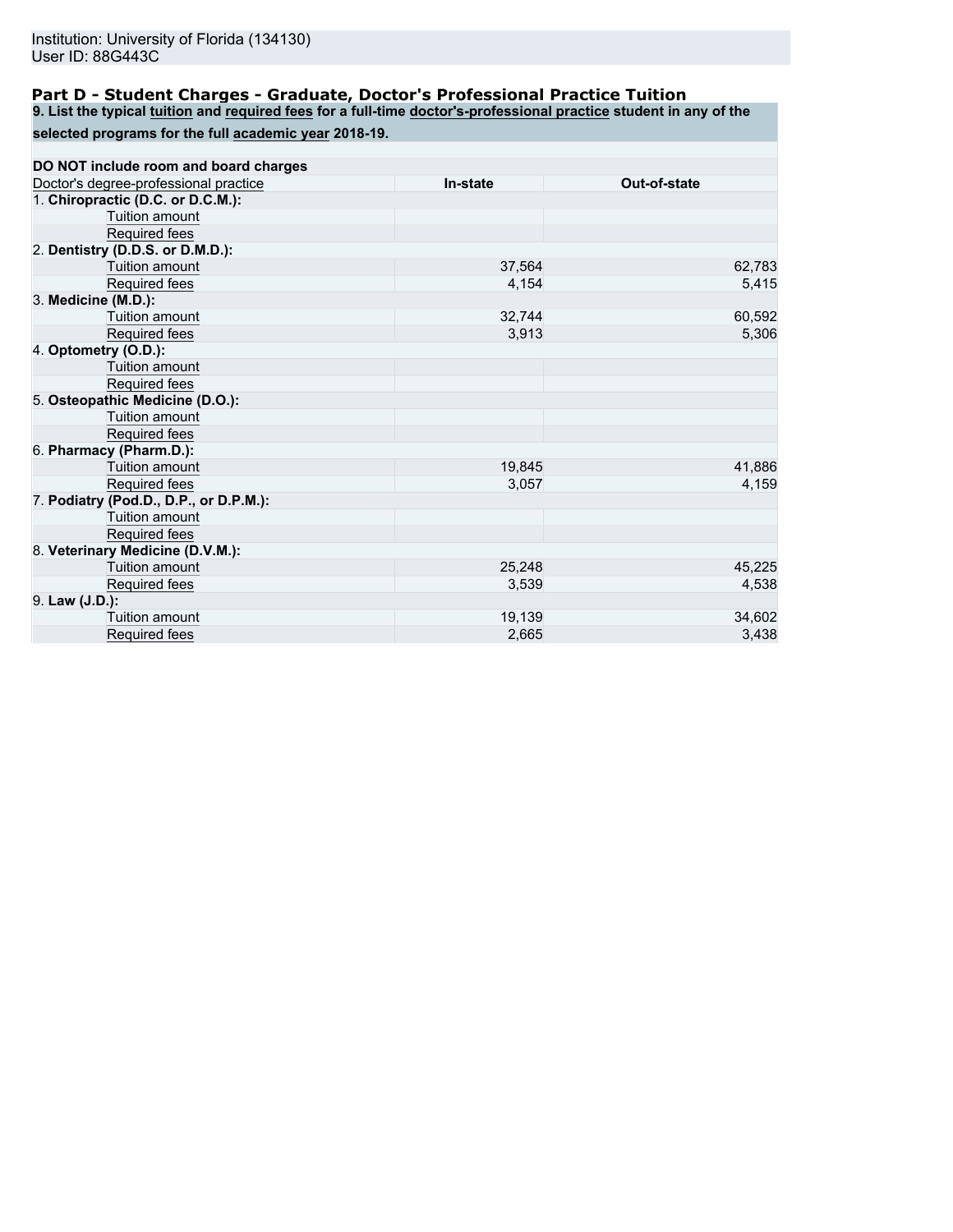### **Part D - Student Charges - Room and Board 10. What are the typical room and board charges for a student for the full academic year 2018-19?**

| If your institution offers room or board at no charge to students, enter zero.                                                                        |               |                   |
|-------------------------------------------------------------------------------------------------------------------------------------------------------|---------------|-------------------|
| If you report room and board separately, leave the combined charge blank. If you report a combined charge, leave the<br>room and board charges blank. |               |                   |
| Room and board charges                                                                                                                                | <b>Amount</b> | <b>Prior year</b> |
| Room charge (Double occupancy)                                                                                                                        | 5,650         | 5,440             |
| Board charge (Maximum plan)                                                                                                                           | 4.470         | 4,470             |
| Combined room and board charge<br>(Answer only if you CANNOT separate room and board charges.)                                                        | ΝA            |                   |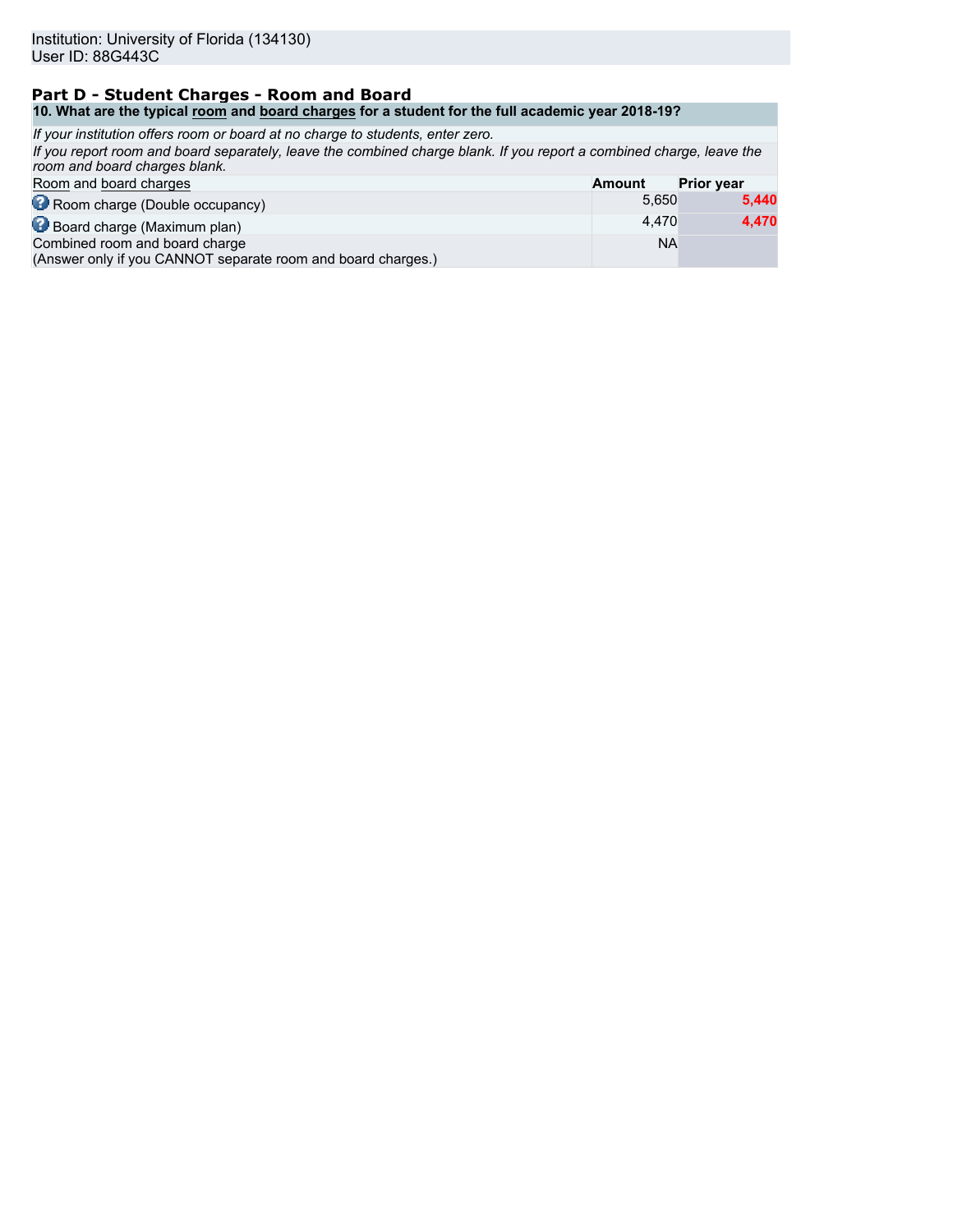### **Part D - Student Charges - Price of Attendance 11. Cost of attendance for full-time, first-time undergraduate students:**

*Please enter the amounts requested below. These data will be made available to the public on College Navigator. If your institution participates in any Title IV programs (Pell, Stafford, etc.), you must complete all information. Estimates of expenses for books and supplies, room and board, and other expenses are those from the Cost of Attendance report used by the financial aid office in determining financial need. Please talk to your financial aid office to get these numbers to ensure that you are reporting correctly.*

**1** If the 2018-19 tuition and/or fees as reported on this page for *full-time, first-time students* are covered by a tuition guarantee program, check the applicable box(es) under 'Tuition Guarantee'. Additionally, please indicate the maximum % increase that is guaranteed. *These numbers are expected to be fairly small. Please contact the Help Desk if you are confused about these values and how to report them.*

**Charges for full academic year 2015-16 2016-17 2017-18 2018-19**

|                                      | acauennc year                           |        |                                                                                             |                                 |        |        |  |
|--------------------------------------|-----------------------------------------|--------|---------------------------------------------------------------------------------------------|---------------------------------|--------|--------|--|
| Published tuition and required fees: |                                         |        | <b>P</b> Tuition Guarantee<br>(check only if applicable to<br>entering students in 2018-19) | <b>Guaranteed</b><br>increase % |        |        |  |
|                                      | In-district                             |        |                                                                                             |                                 |        |        |  |
|                                      | Tuition                                 | 4,477  | 4,477                                                                                       | 4,477                           | 4,477  | П      |  |
|                                      | Required fees                           | 1,904  | 1,904                                                                                       | 1,904                           | 1,904  | $\Box$ |  |
|                                      | Tuition + fees<br>total                 | 6,381  | 6,381                                                                                       | 6,381                           | 6,381  |        |  |
|                                      | In-state                                |        |                                                                                             |                                 |        |        |  |
|                                      | Tuition                                 | 4,477  | 4,477                                                                                       | 4,477                           | 4,477  | $\Box$ |  |
|                                      | Required fees                           | 1,904  | 1,904                                                                                       | 1,904                           | 1,904  | П      |  |
|                                      | Tuition + fees<br>total                 | 6,381  | 6,381                                                                                       | 6,381                           | 6,381  |        |  |
|                                      | Out-of-state                            |        |                                                                                             |                                 |        |        |  |
|                                      | Tuition                                 | 25,694 | 25,694                                                                                      | 25,694                          | 25,694 | □      |  |
|                                      | Required fees                           | 2,965  | 2,965                                                                                       | 2,965                           | 2,965  | $\Box$ |  |
|                                      | Tuition + fees<br>total                 | 28,659 | 28,659                                                                                      | 28,659                          | 28,659 |        |  |
|                                      | Books and<br>supplies                   | 1,300  | 1,210                                                                                       | 1,210                           | 1,030  |        |  |
|                                      | On-campus:                              |        |                                                                                             |                                 |        |        |  |
|                                      | Room and board                          | 9,650  | 9,910                                                                                       | 9,910                           | 10,120 |        |  |
|                                      | Other expenses                          | 3,330  | 3,750                                                                                       | 3,630                           | 3,680  |        |  |
|                                      | Room and board<br>and other<br>expenses | 12,980 | 13,660                                                                                      | 13,540                          | 13,800 |        |  |
|                                      | Off-campus (not with family):           |        |                                                                                             |                                 |        |        |  |
|                                      | Room and board                          | 9,650  | 9,890                                                                                       | 9,910                           | 10,120 |        |  |
|                                      | Other expenses                          | 3,330  | 3,750                                                                                       | 3,630                           | 3,680  |        |  |
|                                      | Room and board<br>and other<br>expenses | 12,980 | 13,640                                                                                      | 13,540                          | 13,800 |        |  |
|                                      | Off-campus (with family):               |        |                                                                                             |                                 |        |        |  |
|                                      | Other expenses                          | 3,330  | 3,750                                                                                       | 3.630                           | 3,680  |        |  |

 $\bigoplus$  **You may use the space below to provide context for the data you've reported above. These context notes** 

**will be posted on the College Navigator website, and should be written to be understood by students and**

**parents.**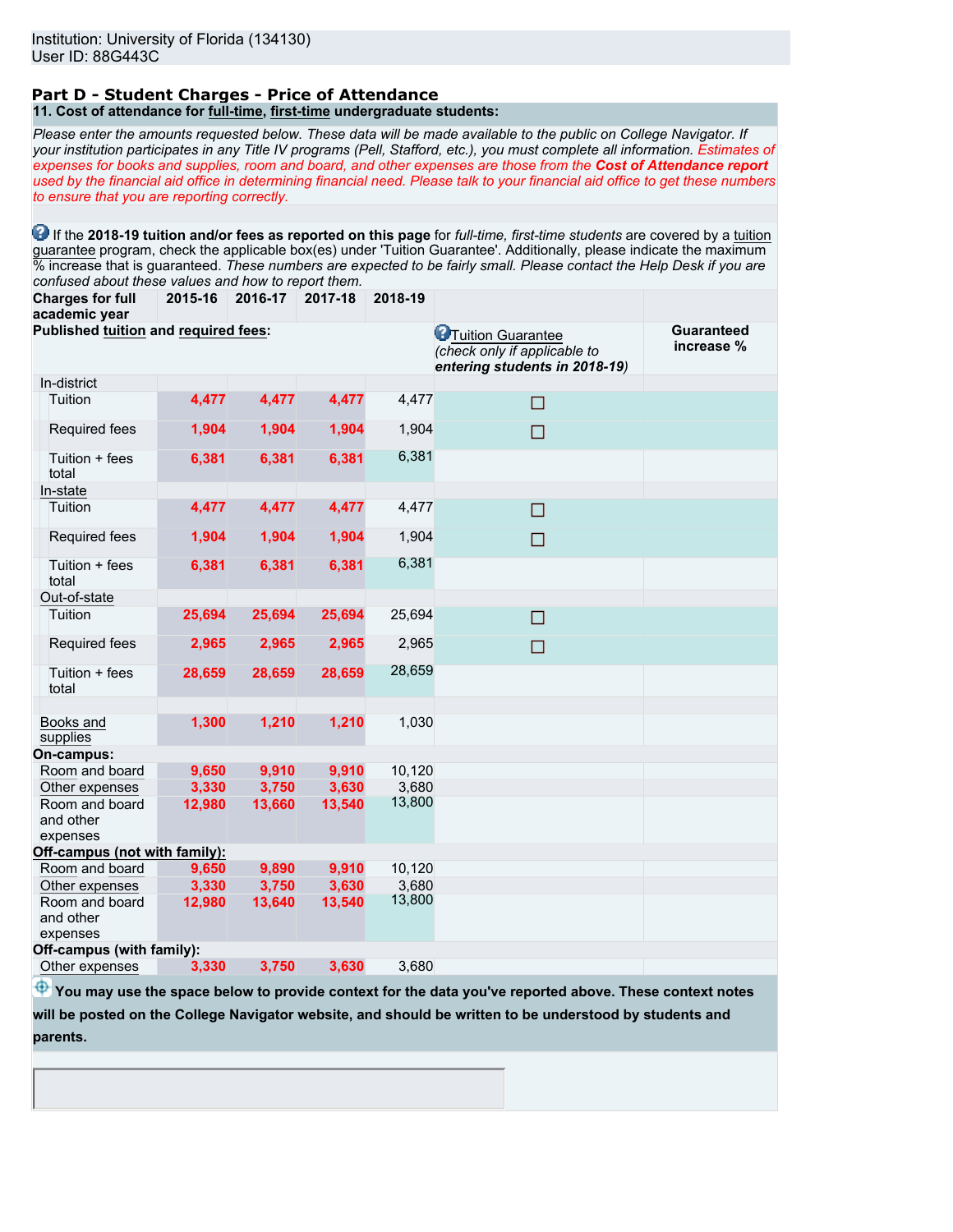## **Part E - Athletic Association**

**1. Is this institution a member of a national athletic association?**

| $\Omega$ No |                                                            |
|-------------|------------------------------------------------------------|
|             | Yes - Check all that apply                                 |
|             | National Collegiate Athletic Association (NCAA)            |
|             | National Association of Intercollegiate Athletics (NAIA)   |
|             | National Junior College Athletic Association (NJCAA)       |
|             | United States Collegiate Athletic Association (USCAA)      |
|             | National Christian College Athletic Association<br>(NCCAA) |
|             | Other                                                      |

**2. If this institution is a member of the NCAA or NAIA, specify the conference FOR EACH SPORT using the pull down menu.**

| <b>Sport</b>               |                 | <b>NCAA or NAIA member</b> | <b>Conference</b>       |
|----------------------------|-----------------|----------------------------|-------------------------|
| Football                   | റ <sup>No</sup> | Pes-Specify                | Southeastern Conference |
| Basketball                 | O <sub>No</sub> | Pes-Specify                | Southeastern Conference |
| Baseball                   | $O^{No}$        | Nes-Specify                | Southeastern Conference |
| Cross country and/or track | O No            | Pes-Specify                | Southeastern Conference |
|                            |                 |                            |                         |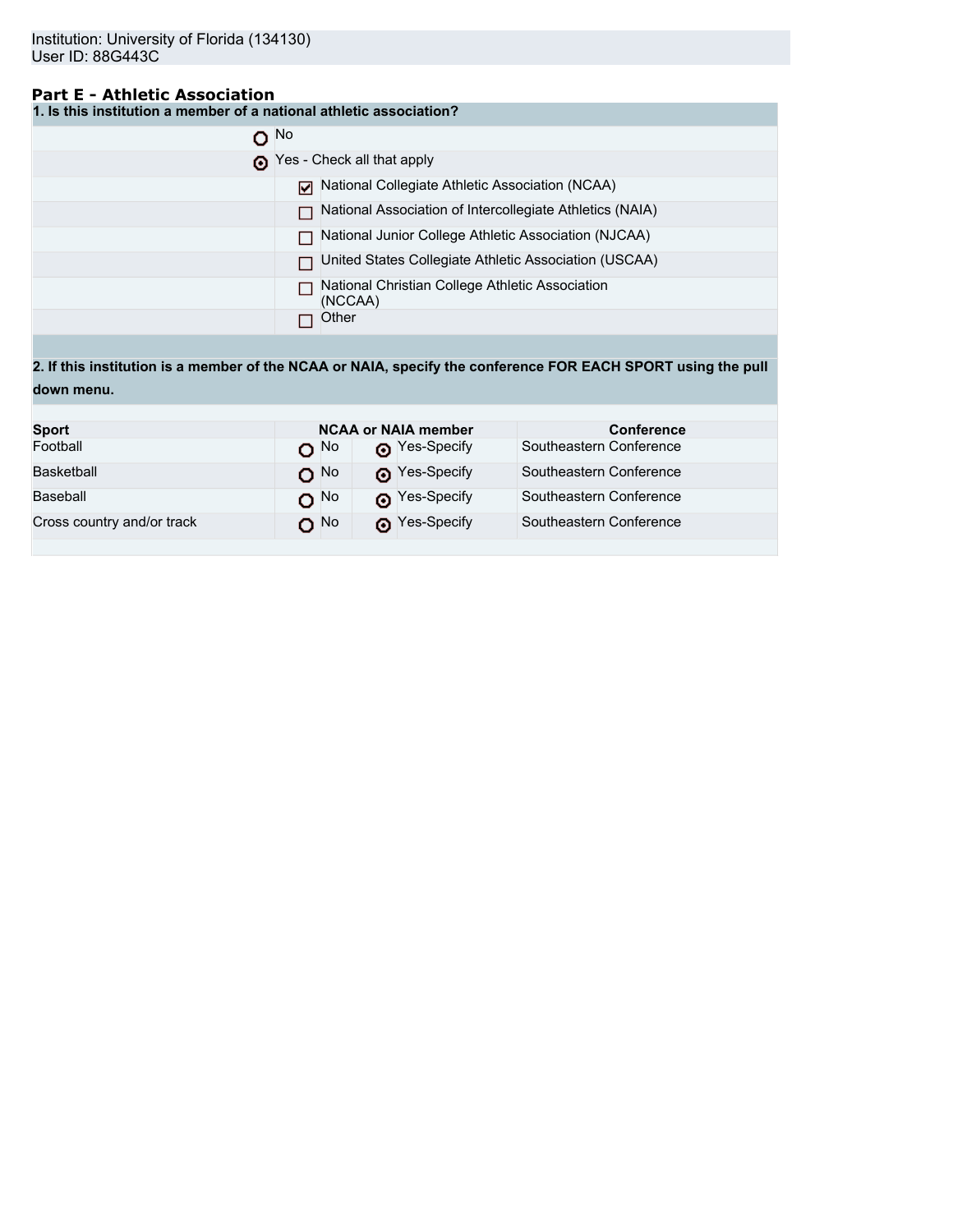## **Prepared by**

The name of the preparer is being collected so that we can follow up with the appropriate person in the event that there are questions concerning the data. The Keyholder will be copied on all email correspondence to other preparers. The time it took to prepare this component is being collected so that we can continue to improve our estimate of the reporting burden associated with IPEDS. Please include in your estimate the time it took for you to review instructions, query and search data sources, complete and review the component, and submit the data through the Data Collection System.

| Thank you for your assistance.                                                                                                    |                                           |                                                            |                          |            |                                            |  |
|-----------------------------------------------------------------------------------------------------------------------------------|-------------------------------------------|------------------------------------------------------------|--------------------------|------------|--------------------------------------------|--|
|                                                                                                                                   |                                           |                                                            |                          |            |                                            |  |
| This survey component was prepared by:                                                                                            |                                           |                                                            |                          |            |                                            |  |
|                                                                                                                                   | Reyholder                                 | <b>SFA Contact</b>                                         |                          |            | <b>HR Contact</b>                          |  |
|                                                                                                                                   | <b>Finance Contact</b>                    |                                                            | Academic Library Contact | O          | Other                                      |  |
|                                                                                                                                   | Name: Dr. Cathy Lebo                      |                                                            |                          |            |                                            |  |
|                                                                                                                                   | Email: clebo@aa.ufl.edu                   |                                                            |                          |            |                                            |  |
|                                                                                                                                   |                                           |                                                            |                          |            |                                            |  |
| How many staff from your institution only were involved in the data collection and reporting process of this<br>survey component? |                                           |                                                            |                          |            |                                            |  |
|                                                                                                                                   | 5.00 Number of Staff (including yourself) |                                                            |                          |            |                                            |  |
|                                                                                                                                   |                                           |                                                            |                          |            |                                            |  |
| How many hours did you and others from your institution only spend on each of the steps below when                                |                                           |                                                            |                          |            |                                            |  |
| responding to this survey component?                                                                                              |                                           |                                                            |                          |            |                                            |  |
|                                                                                                                                   |                                           |                                                            |                          |            |                                            |  |
| Exclude the hours spent collecting data for state and other reporting purposes.                                                   |                                           |                                                            |                          |            |                                            |  |
| <b>Staff member</b>                                                                                                               | <b>Collecting Data</b><br><b>Needed</b>   | <b>Revising Data to Match</b><br><b>IPEDS Requirements</b> | <b>Entering Data</b>     |            | <b>Revising and</b><br><b>Locking Data</b> |  |
| Your office                                                                                                                       | 2.00 hours                                | hours                                                      |                          | 1.00 hours | 1.00 hours                                 |  |
| <b>Other offices</b>                                                                                                              | 3.00 hours                                | hours                                                      |                          | hours      | hours                                      |  |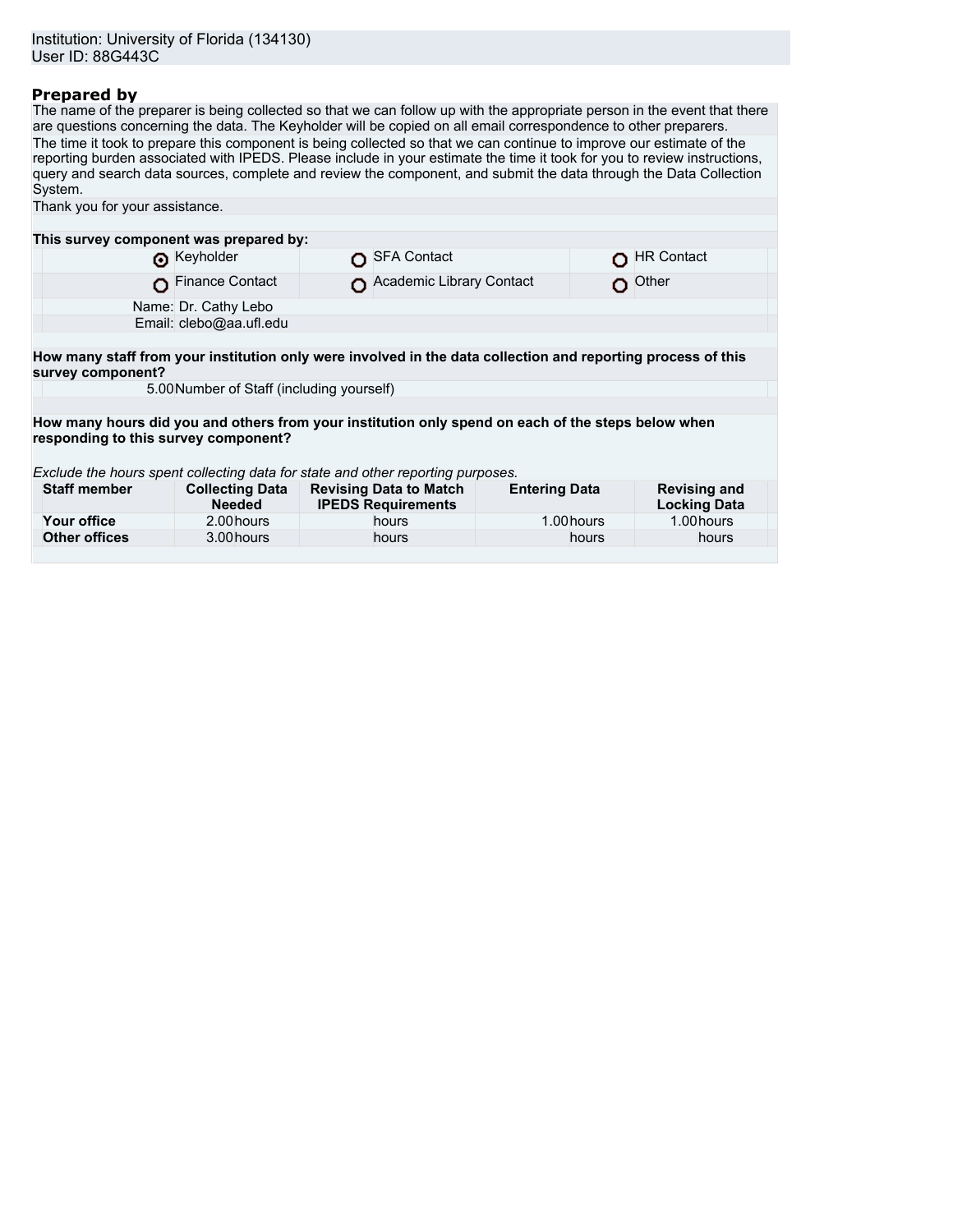### **Summary**

## **Institutional Characteristics Component Summary Academic Year Reporters**

IPEDS collects important information regarding your institution. All data reported in IPEDS survey components become available in the IPEDS Data Center and appear as aggregated data in various Department of Education reports. Additionally, some of the reported data appears specifically for your institution through the College Navigator website and is included in your institution's Data Feedback Report (DFR). The purpose of this summary is to provide you an opportunity to view some of the data that, when accepted through the IPEDS quality control process, will appear on the College Navigator website and/or your DFR. College Navigator is updated approximately three months after the data collection period closes and Data Feedback Reports will be available through the [Data Center](https://nces.ed.gov/ipeds/use-the-data) and sent to your institution's CEO in November 2018.

Please review your data for accuracy. If you have questions about the data displayed below after reviewing the data reported on the survey screens, please contact the IPEDS Help Desk at: 1-877-225-2568 or ipedshelp@rti.org.

| <b>GENERAL INFORMATION</b>                                                                        |                                                                                                                                                                                                  |  |  |  |
|---------------------------------------------------------------------------------------------------|--------------------------------------------------------------------------------------------------------------------------------------------------------------------------------------------------|--|--|--|
| Mission Statement                                                                                 | https://registrar.ufl.edu/mission                                                                                                                                                                |  |  |  |
| Are all the programs at your institution offered exclusively<br>via distance education programs?  | No.                                                                                                                                                                                              |  |  |  |
| Special Learning Opportunities                                                                    | ROTC (Army<br>Navy<br>Air Force)<br>Study abroad<br>Weekend/evening college<br>Teacher certification (below the postsecondary level)                                                             |  |  |  |
| <b>Student Services</b>                                                                           | Remedial services<br>Academic/career counseling services<br>Employment services for current students<br>Placement services for program completers<br>On-campus day care for children of students |  |  |  |
| Credit Accepted                                                                                   | Dual credit (college credit earned while in high school)<br>Advanced placement (AP) credits                                                                                                      |  |  |  |
| Undergraduate students enrolled who are formally<br>registered with office of disability services | 8%                                                                                                                                                                                               |  |  |  |

| <b>PRICING INFORMATION</b>                                                   |                                                                         |                      |          |          |          |  |
|------------------------------------------------------------------------------|-------------------------------------------------------------------------|----------------------|----------|----------|----------|--|
|                                                                              | Estimated expenses for academic year for full-time, first-time students | 2015-16              | 2016-17  | 2017-18  | 2018-19  |  |
|                                                                              | In-district tuition and fees                                            | \$6,381              | \$6,381  | \$6,381  | \$6,381  |  |
|                                                                              | In-state tuition and fees                                               | \$6,381              | \$6,381  | \$6,381  | \$6,381  |  |
|                                                                              | Out-of-state tuition and fees                                           | \$28,659             | \$28,659 | \$28,659 | \$28,659 |  |
|                                                                              | Books and supplies                                                      | \$1,300              | \$1,210  | \$1,210  | \$1,030  |  |
|                                                                              | On-campus room and board                                                | \$9,650              | \$9,910  | \$9,910  | \$10,120 |  |
|                                                                              | On-campus other expenses                                                | \$3,330              | \$3,750  | \$3,630  | \$3,680  |  |
| Off-campus room and board                                                    |                                                                         | \$9,650              | \$9,890  | \$9,910  | \$10,120 |  |
|                                                                              | Off-campus other expenses                                               | \$3,330              | \$3,750  | \$3,630  | \$3,680  |  |
|                                                                              | Off-campus with family other expenses                                   | \$3,330              | \$3,750  | \$3,630  | \$3,680  |  |
| Average undergraduate student tuition and fees for academic year 2018-<br>19 |                                                                         | Tuition              |          | Fees     |          |  |
|                                                                              | In-district                                                             |                      | \$4,477  |          | \$1,904  |  |
|                                                                              | In-state                                                                |                      | \$4,477  |          | \$1,904  |  |
|                                                                              | \$25,694<br>Out-of-state                                                |                      |          |          | \$2,965  |  |
| Average graduate student tuition and fees for academic year 2018-19          |                                                                         | Tuition              |          | Fees     |          |  |
|                                                                              | In-district                                                             |                      | \$10,770 |          | \$1,967  |  |
|                                                                              | In-state                                                                |                      | \$10,770 |          | \$1,967  |  |
| Out-of-state                                                                 |                                                                         |                      | \$27,335 |          | \$2,795  |  |
| Alternative tuition plans                                                    |                                                                         | Prepaid tuition plan |          |          |          |  |